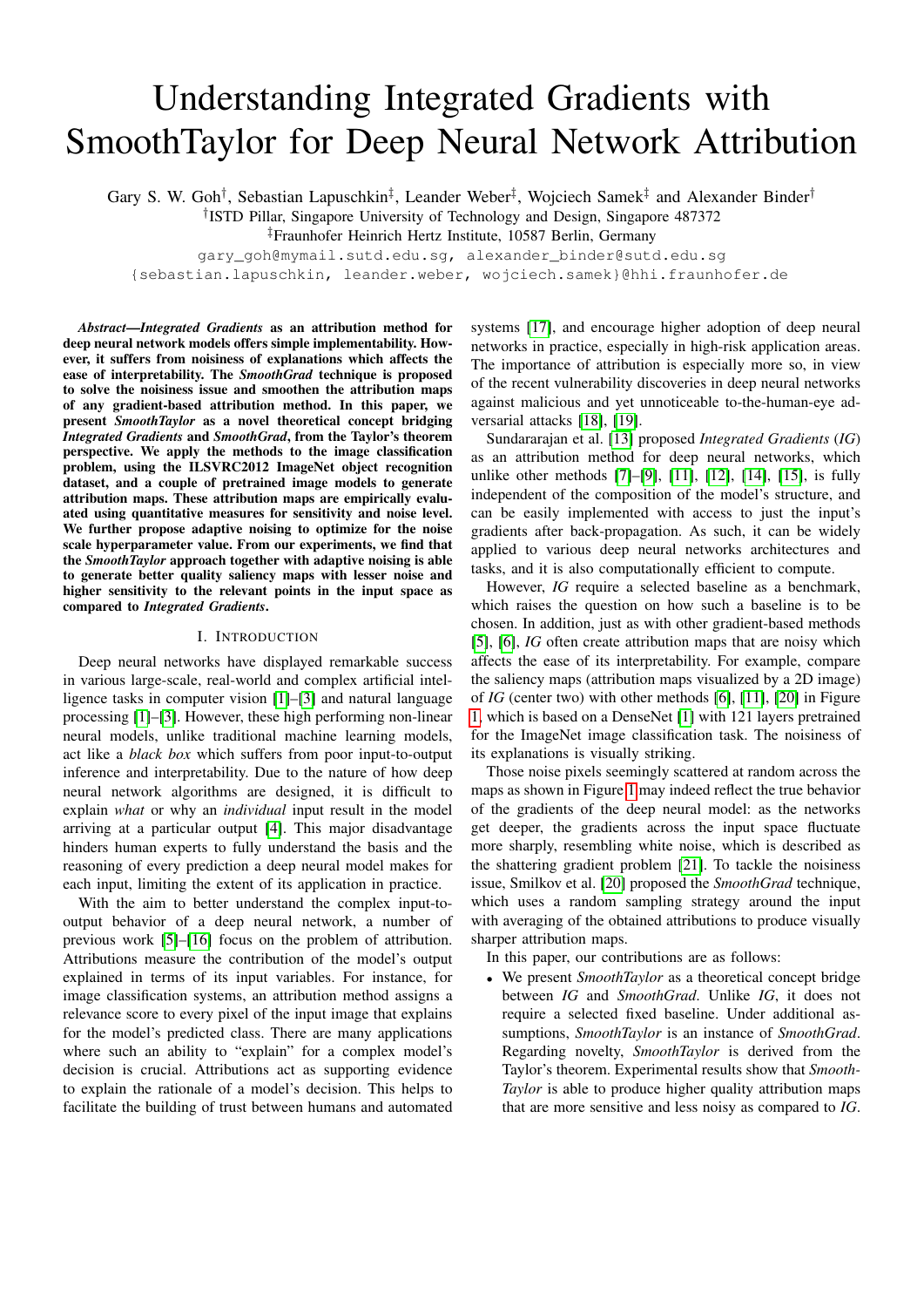

<span id="page-1-0"></span>Fig. 1. Comparison of saliency maps computed by different attribution methods. These saliency maps show the relative contributions of each input pixel that explains for the model's prediction. Columns from the left: original input image; raw gradients; *SmoothGrad*; *IG* with zero as the baseline ( $\hat{M} = 50$ ); *IG* with noise as the baseline (N = 1); *SmoothTaylor* (σ =5e−1, R = 150); *Layer-wise Relevance Propagation*. Setup: DenseNet121 image classifier pretrained for ImageNet. Normalized absolute values are used to visualize the attribution maps and values above 99<sup>th</sup> percentile are clipped.

- From the perspective of gradient shattering, we explain why *SmoothGrad* and *SmoothTaylor* deteriorate with too small amount of added noise.
- We emphasize smoothness as a second quality measure for attribution and introduce multi-scaled average total variation as a new evaluation measure for smoothness of the attribution maps.
- We further propose adaptive noising for individual input samples to optimize for either predictor sensitivity of the generated attribution map or the noisiness of it. We show that it results in large improvements in performance compared to constant noise levels.
- This paper aims at a better understanding of existing gradient-based attribution methods.

The rest of the paper is organized as follows. Section [II](#page-1-1) briefly describes *IG* and *SmoothGrad*. In Section [III,](#page-2-0) we derive *SmoothTaylor* as a theoretical bridging concept. Next, in Section [IV,](#page-3-0) we conduct experiments by applying the attribution methods on a large-scale image classification problem to generate attribution maps. These attribution maps are quantitatively evaluated and compared. Adaptive noising is discussed in Section [V.](#page-6-0)

## II. PRELIMINARIES

#### <span id="page-1-1"></span>*A. Integrated Gradients*

Suppose one aims to explain the prediction of a deep neural network represented by a function  $f$  for input  $x$ . The integrated gradient [\[13\]](#page-7-8) for the  $i<sup>th</sup>$  dimension of the input is defined as follows:

<span id="page-1-2"></span>
$$
IG_i(x, z) := (x_i - z_i) \times \int_{\alpha=0}^1 \frac{\partial f(z + \alpha \times (x - z))}{\partial x_i} d\alpha \quad (1)
$$

The gradient of f in the  $i^{th}$  dimension is denoted by  $\frac{\partial f(x)}{\partial x_i}$ , and  $z$  is a selected input baseline. In practice, the path integral is usually approximated by a summation across discrete small intervals  $m$  with  $M$  steps along the straightline path from input  $x$  to baseline  $z$ , as follows:

$$
IG_i(x, z) \approx (x_i - z_i) \times \frac{1}{M} \sum_{m=1}^{M} \frac{\partial f(z + \frac{m}{M} \times (x - z))}{\partial x_i} (2)
$$

Note that the attributions of the *IG* method satisfy some desirable properties. First, it satisfies *implementation invariance* since the computations are only based on the gradients of  $f$ , and are fully independent on any aspects of the models.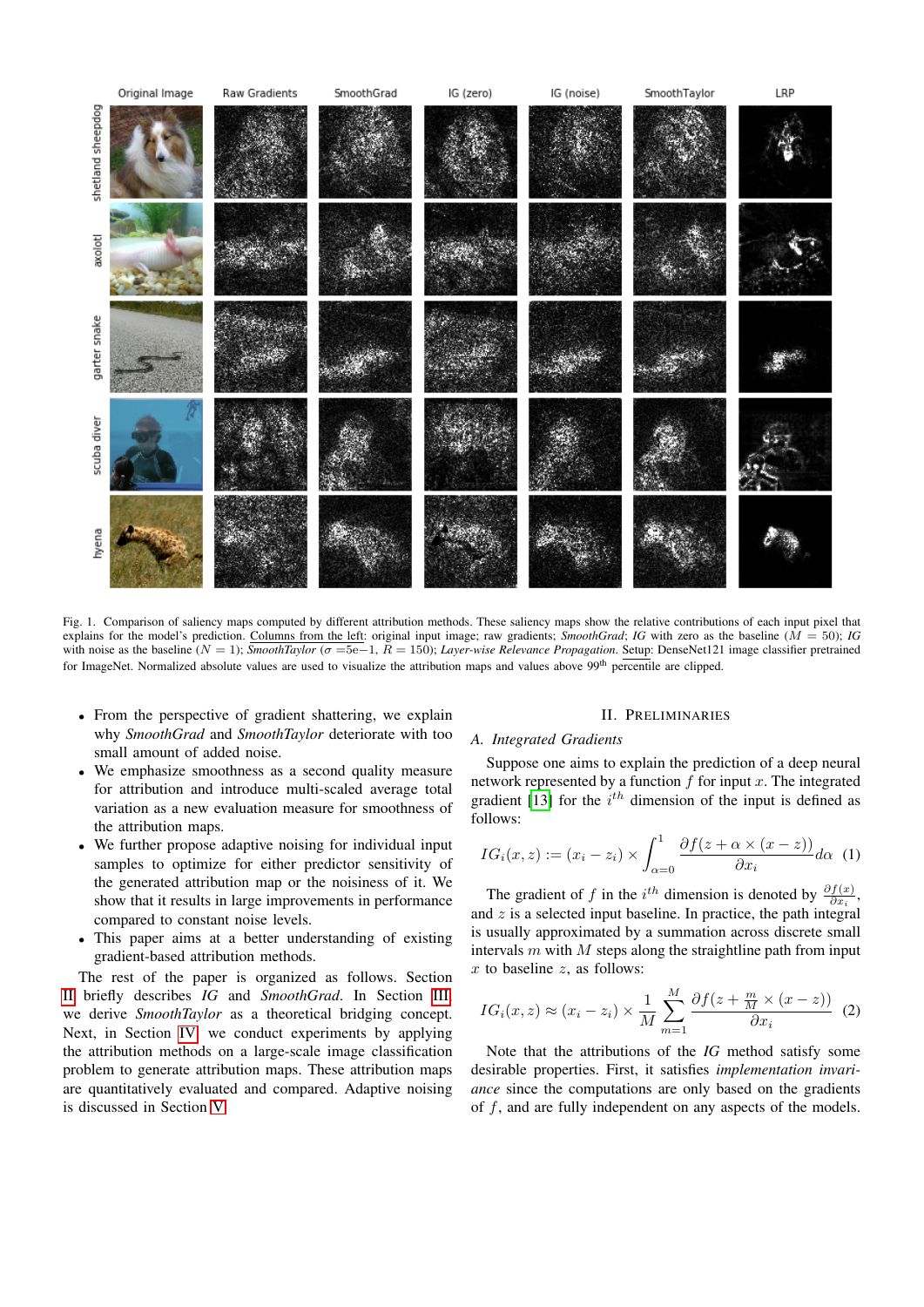It also fulfils the *completeness* axiom, which ensures that the attributions add up to the output difference between input  $x$ and baseline z (i.e.  $\sum_i IG_i(x, z) = f(x) - f(z)$ ).

Thus, it is recommended to choose baseline  $z$  to be zero (with a near-zero score, i.e.  $f(z) \approx 0$ ) to represent the absence of input features. This acts as a basis for comparison and thus allows for the interpretation of the attributions to be a function of solely the individual input features. For images, this is a fully black image, which is argued to be a natural and intuitive choice. However, a black image is usually a statistical outlier to most pretrained models, which makes explanations relative to implausible outlier points seem irrelevant. Another disadvantage of using zero as the baseline is that input features that are zero or near-zero will never appear on the attribution maps since multiplier  $x_i - z_i$  will be almost close to zero. For example in Figure [1,](#page-1-0) saliency maps of *IG* with zero as the baseline mostly fail to highlight objects of interests represented by dark-colored pixels.

An alternative baseline with the same near-zero score property is also proposed – uniform random noise. To address the issue of which random noise baseline to be chosen, a valid approach is to draw different noise baselines  $z^{(n)}$  to compute  $N$  *IG* mappings, and average over them<sup>[1](#page-2-1)</sup>:

$$
\overline{IG}_{noise}(x) = \frac{1}{N} \sum_{n=1}^{N} IG(x, z^{(n)})
$$
\n(3)

This slight extension does seem to improve *IG* and result in more sensitive attribution maps with less noise, though there is still much room for improvement. Moreover, it should be noted that uniform random noise is also an unseen outlier, thus it guides to generate explanations that are no more meaningful than the zero baseline. Perhaps, the need for this method to fix a baseline that is consistent enough for all inputs, and at the same time does not deviate too far from the points in the dataset, is a fundamental flaw in its design, as such a baseline may not exist.

#### *B. SmoothGrad*

While the original *SmoothGrad* technique [\[20\]](#page-7-16) smooths the raw gradients over the input space, it can be viewed as a general procedure which computes an attribution map by averaging over multiple attribution maps of an arbitrary gradientbased attribution method (denoted as  $\mathcal{M}$ ) with multiple  $N'$ noised inputs:

$$
SmoothGrad(x) = \frac{1}{N'} \sum_{n=1}^{N'} \mathcal{M}(x + \epsilon), \ \epsilon \sim \mathcal{N}(0, \sigma'^2)
$$
 (4)

Gaussian noise with parameter  $\sigma'$  is used to smoothen the input space of the attribution method and construct visually sharper attribution maps. It is briefly discussed in their paper that  $\sigma'$  needs to be carefully selected to get the best result. If too small, the attribution maps are still noisy; if too large, the maps become irrelevant.

#### III. SMOOTHTAYLOR

<span id="page-2-0"></span>In this section, we explain the derivation of *SmoothTaylor*. Firstly, we discuss the motivation of our proposed improvement from the Taylor's theorem approximation perspective. Any arbitrary differentiable function  $f$  can be approximated by Taylor's theorem with the first order term while ignoring all other higher order terms:

$$
f(x) \approx f(z) + \sum_{i} (x_i - z_i) \frac{\partial f(z)}{\partial x_i}
$$
 (5)

This yields an explanation, which describes how the output of the model  $f(.)$  in point x is different from the output of the same model in point  $z$ . Notably, it is an explanation for  $x$  relative to  $z$ . This raises the valid issue on how the point  $z$ should be chosen.

Secondly, in statistics, a valid method to deal with uncertainty is to compute an average over an uncertain quantity. In the case of uncertainty about which point  $z$  should be chosen, the proper approach is to draw several roots  $z^{(r)}$ (according to some method which we defer the discussion till later) and average over them, so as to improve the power of the approximation:

<span id="page-2-2"></span>
$$
f(x) \approx \frac{1}{R} \sum_{r=1}^{R} \left[ f(z^{(r)}) + \sum_{i} (x_i - z_i^{(r)}) \frac{\partial f(z^{(r)})}{\partial x_i} \right]
$$
(6)

Equation [\(6\)](#page-2-2), in turn, is a discrete approximation for the integral (with  $S$  which has to be a measurable set):

$$
f(x) \approx \int_{z \in S} f(z) + \sum_{i} (x_i - z_i) \frac{\partial f(z)}{\partial x_i} dz \tag{7}
$$

We are now ready to outline our method. Based on the concepts described above, the smooth integrated gradient in the  $i^{th}$  dimension of an input x within a set of roots  $z \in S$  is defined as follows:

<span id="page-2-3"></span>
$$
SmoothTaylor_i(x) := \int_{z \in S} (x_i - z_i) \frac{\partial f(z)}{\partial x_i} dz \qquad (8)
$$

Equation [\(8\)](#page-2-3) has two salient differences to *IG* from Equation [\(1\)](#page-1-2). First, the explanation point  $z_i$  in the inner product  $(x_i - z_i)$ is part of the integral, whereas in *IG*, it is outside of it. Second, the integration set S is not a path from x to some point z as it was in *IG*.

Similarly, for the reason of efficient computation, the integral can also be approximated using a discrete summation over R multiple roots  $z^{(r)}$ :

<span id="page-2-4"></span>
$$
SmoothTaylor_i(x) \approx \frac{1}{R} \sum_{r=1}^{R} (x_i - z_i^{(r)}) \frac{\partial f(z^{(r)})}{\partial x_i}, z^{(r)} \sim S
$$
\n(9)

Equation [\(9\)](#page-2-4) is derived from the averaged Taylor's theorem approximation in Equation [\(6\)](#page-2-2) by choosing a set of roots such that the model output score difference between each root  $z^{(r)} \in S$  and input x is almost close to zero (i.e.  $\forall r : f(x) - f(z^{(r)}) \approx 0$ . As a result, the inner summation term  $f(z^{(r)})$  is canceled out with  $f(x)$ , and the remaining

<span id="page-2-1"></span><sup>1</sup><https://github.com/ankurtaly/Integrated-Gradients/>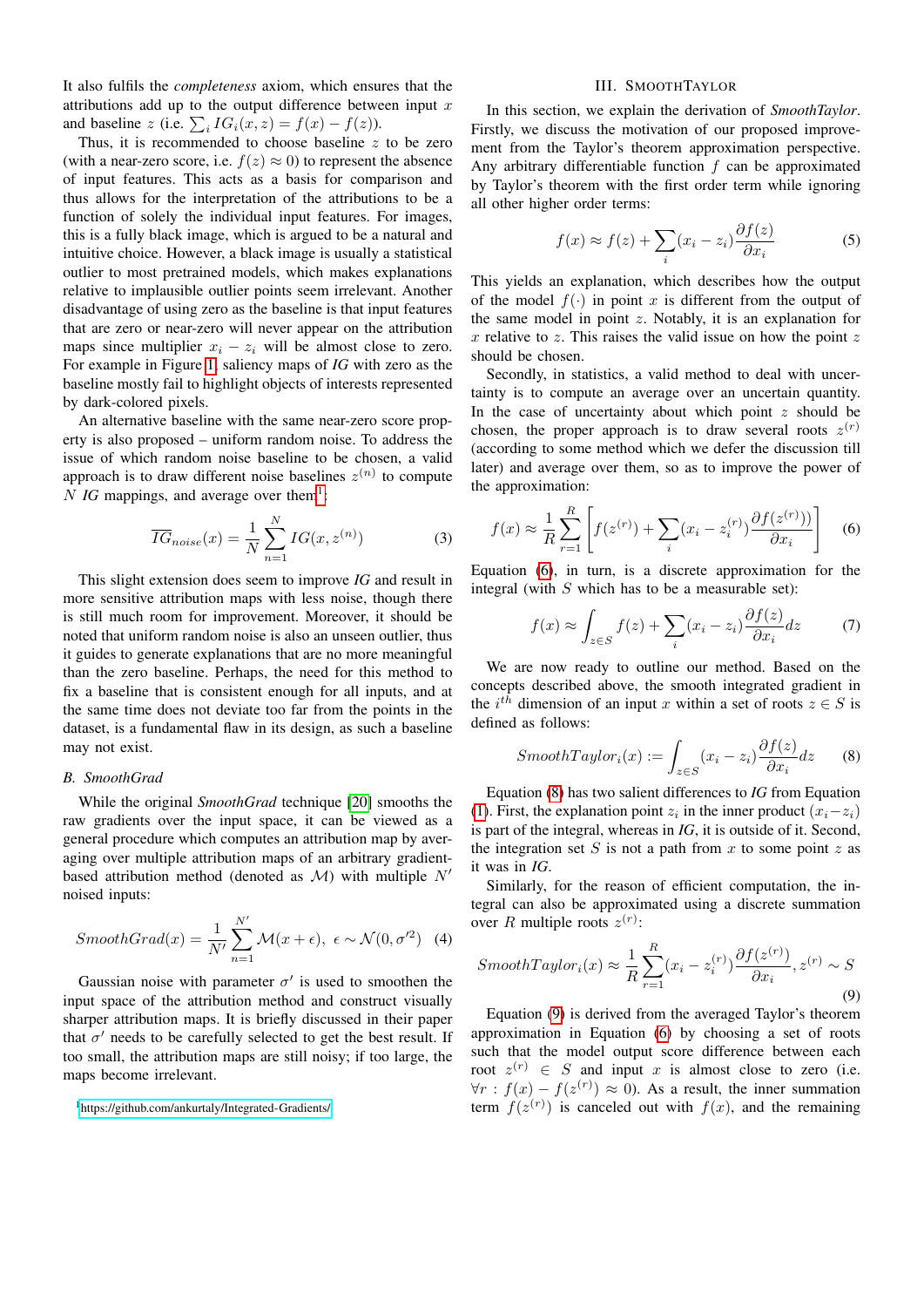terms can be explained as the sum of the smooth integrated gradients across all dimensions. Note that this loosely satisfies the *completeness* axiom just like the *IG* method. It also fulfils the *implementation invariance* property.

The next issue is to decide on a suitable method to generate the roots  $z^{(r)}$ . If one is interested in classification or segmentation as pixel-wise classification, then one would want to choose the set  $S$  to be a set of points where the prediction output class switches. However searching these points on the training dataset might result in roots which are too far away from the input  $x$  to be explained, which will impact the quality of the Taylor approximation. One alternative is to seek for a random set of points sufficiently close to x, so that the quality of the Taylor approximation is acceptable, and also sufficiently far away, so that the noise from the gradient shattering effect in deep networks [\[21\]](#page-7-17) can be canceled out by averaging over many  $z$  from many different linearity regions. A simple approach, inspired by *SmoothGrad*, is to add a random variable  $\epsilon$  to input x, where  $\epsilon$  can be drawn from a Gaussian distribution with standard deviation  $\sigma$  being the noise scaling factor:

<span id="page-3-1"></span>
$$
z^{(r)} = x + \epsilon, \text{where } \epsilon \sim \mathcal{N}(0, \sigma^2)
$$
 (10)

The choice of the  $\sigma$  value should be carefully selected, and it is further discussed in Section [V.](#page-6-0) This follows the principle of choosing  $z^{(r)}$  to be close to x and also sufficiently far away, so that the need for a good Taylor approximation and averaging effect of the noise in the gradients can be balanced.

Theorem: If the roots in *SmoothTaylor* are chosen as per Equation [\(10\)](#page-3-1), then the discrete version of *SmoothTaylor* as given in Equation [\(9\)](#page-2-4) is a special case of *SmoothGrad* with  $\mathcal{M} = \nabla f(x + \epsilon) \cdot \epsilon.$ 

This theorem does not hold for other choices of the set S in Equation [\(9\)](#page-2-4), thus *SmoothTaylor* defines an algorithm class of its own.

*SmoothTaylor* offers an alternative formulation to *IG*, where the selection of a fixed baseline is not required. The above theorem establishes *SmoothTaylor* with a choice of roots as in Equation [\(10\)](#page-3-1) as a theoretical bridging concept between *IG* and *SmoothGrad*.

# IV. EXPERIMENTS

<span id="page-3-0"></span>We apply *SmoothTaylor* and *IG* [\[13\]](#page-7-8) attribution techniques, and compare their results. We choose to analyze them on the image classification task. The goal is to compare the quality of the attribution maps computed by these two methods. To encourage reproducibility, we publicly release our source code[2](#page-3-2) . Here, we describe our experiment setup and evaluation metrics.

## *A. Setup*

We use the first 1000 images from the ILSVRC2012 ImageNet object recognition dataset [\[22\]](#page-7-18) validation subset as the scope of our experiment. It is a 1000 multi-class image classification task, with each image preprocessed to be the size of  $224 \times 224$  pixels. We choose two deep neural image classifier models, DenseNet121 [\[1\]](#page-7-0) and ResNet152 [\[23\]](#page-7-19), that are both pretrained on the ImageNet dataset to apply the attribution methods. We compute the attributions with respect to the function of the predicted class for each input image regardless of the ground truth label. Therefore, the attribution process is entirely unsupervised.

### *B. Hyperparameters*

For the *SmoothTaylor* method, we vary the parameter values for the number of roots  $R$  to be 100, 150, and 200, and the noise scaling factor  $\sigma$  to be 3e−1, 5e−1, and 7e−1. The magnitudes of the noise scaling factor are decided to be roughly in the range of the average values of the inputs after normalization. For *IG*, we choose total steps M to be 50, and vary the type of baselines used. We use the zero (black image) baseline, and random uniform noise baselines with different samples sizes  $N$  to be 1, 5, 10, and 20.

#### *C. Evaluation Metrics*

Sundararajan et al. [\[13\]](#page-7-8) argued against empirical methods for evaluating attribution methods, and thus decide to rely on an axiomatic approach to determine the quality of an attribution method. However, axiom sets might be incomplete, and for a data-driven science, a quantitative evaluation is often aligned with the goals. Furthermore, there are limitations to qualitative evaluation of attribution maps due to biases in human intuition towards simplicity whereas deep neural models which might be over-parametrized and thus of high complexity. Therefore, in this paper, we use the following two quantitative metrics:

*1) Perturbation Approach:* One such metric suggested by Samek et al. [\[24\]](#page-7-20) relies on selecting the top salient regions of pixels in the input image by attribution and successively replacing them with random noise (also known as pixel perturbation), and then measuring the drop in model output scores. A higher score drop signifies a more sensitive attribution method, since the attributions are able to better identify the salient parts of the input that explain the model's output.

We describe our pixel perturbation evaluation procedure formally as follows. First, we use a sliding local window of kernel size  $k \times k$  in the input image space to find an ordered sequence  $\mathcal{O} = (r_1, r_2, ..., r_L)$  that contains the top-L most salient non-overlapping regions. The sorting of the regions is based on the average absolute attribution values of the pixels' location within each kernel window, from the highest to lowest (most relevant first). A high average absolute attribution value in a region  $r_l$  denotes a high presence of evidence that supports the model's prediction.

Second, we follow the sequence of ordered regions in  $O$  to apply the perturbations on. Let  $g(x, r)$  be a function which performs the perturbation on some input image  $x$  at region  $r$ , where information in that region is removed by the replacement of the value of its pixels with random values

<span id="page-3-2"></span><sup>2</sup><https://github.com/garygsw/smooth-taylor>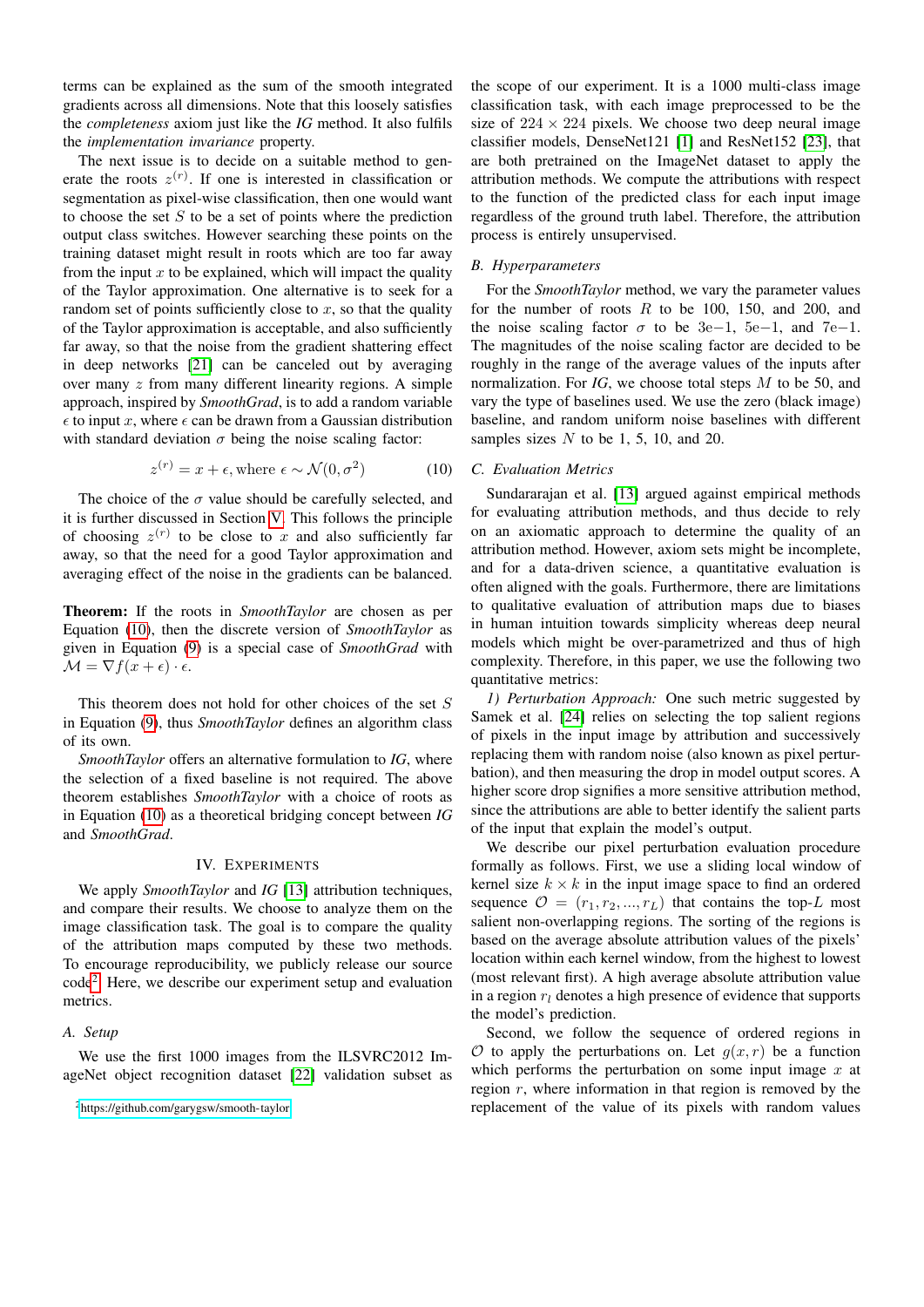

<span id="page-4-0"></span>Fig. 2. Evaluation metrics curves; the lower the curve the better. Right: Legends. Top row: Perturbations curves. Bottom row: Multi-scaled TV curves. Left column: Based on DenseNet121. Right column: Based on ResNet152.

drawn from a uniform distribution across the valid input value range. The function  $q$  is then successively applied starting with the original input image  $x^{(0)} = x$ . The input image for the next step  $x^{(l)}$  is iteratively updated after perturbation at step l for L times:

$$
\forall 1 \le l \le L: \ x^{(l)} = g(x^{(l-1)}, r_l) \tag{11}
$$

At each step  $l$ , we consider  $P$  number of different random perturbation samples and compute the mean score  $\bar{y}^{(l)}$ :

$$
\bar{y}^{(l)} = \frac{1}{P} \sum_{p=1}^{P} f(x^{(l-1)^{(p)}})
$$
\n(12)

The perturbation with the median output score is selected as the actual perturbation to update. To quantitatively measure the strength of an attribution method, we look at how much these mean output scores drop with steps  $l$ . That can be quantified by taking the area under the perturbation curve (AUPC) (see Figure [2](#page-4-0) (top)) after normalizing each mean score  $\bar{y}^{(l)}$  at each step  $l$  with the original score  $f(x)$ , and averaged over all images in the dataset. Throughout our experiments, we use kernel size  $k = 15$ , number of perturbations  $L = 30$ , and perturbation sample size  $P = 50$ .

*2) Average Total Variation:* We use average total variation (ATV) as the second evaluation metric to measure the smoothness or the total amount of noise of each pixel with its local neighbors. We consider a saliency map  $S$  as vector of size  $h \times w$  to represent every pixel. Taking only absolute values,

a min-max normalization (with values above 99<sup>th</sup> percentile clipped off) is applied on an attribution map to construct a saliency map. The ATV of  $S$  is computed as follows:

$$
ATV(\mathcal{S}) = \frac{1}{h \times w} \sum_{i,j \in \mathcal{N}} ||\mathcal{S}_i - \mathcal{S}_j||_p \tag{13}
$$

Here,  $N$  defines the set of pixel neighbourhoods (adjacent horizontal and vertical pixels) and  $\|\cdot\|$  is the  $\ell_p$  norm. We use the established  $\ell_1$ -norm in our experiments.

In addition, we construct Gaussian pyramids [\[25\]](#page-7-21) on the saliency maps by repeatedly scaling their dimensions down by 1.5 and applying a Gaussian smoothing filter to remove information. This process is repeated for each saliency map until the size of the map is smaller than  $30 \times 30$  pixels. We then compute the ATV of the scaled and blurred saliency maps at each step – we call them multi-scaled ATVs. Subsequently, after averaged over all images, we take the area under the multi-scaled ATVs curve (AUTVC) (see Figure [2](#page-4-0) (bottom)) as the measure quantity to evaluate the quality of an attribution method.

#### *D. Results*

We compute the attribution maps using a few different attribution methods based on two pretrained image classifiers on the ImageNet dataset. Examples of these attribution maps are visualized as saliency maps in Figure [1.](#page-1-0)

Qualitatively, we can observe that *SmoothTaylor* produces visually sharper saliency maps as compared to *IG*. In addition,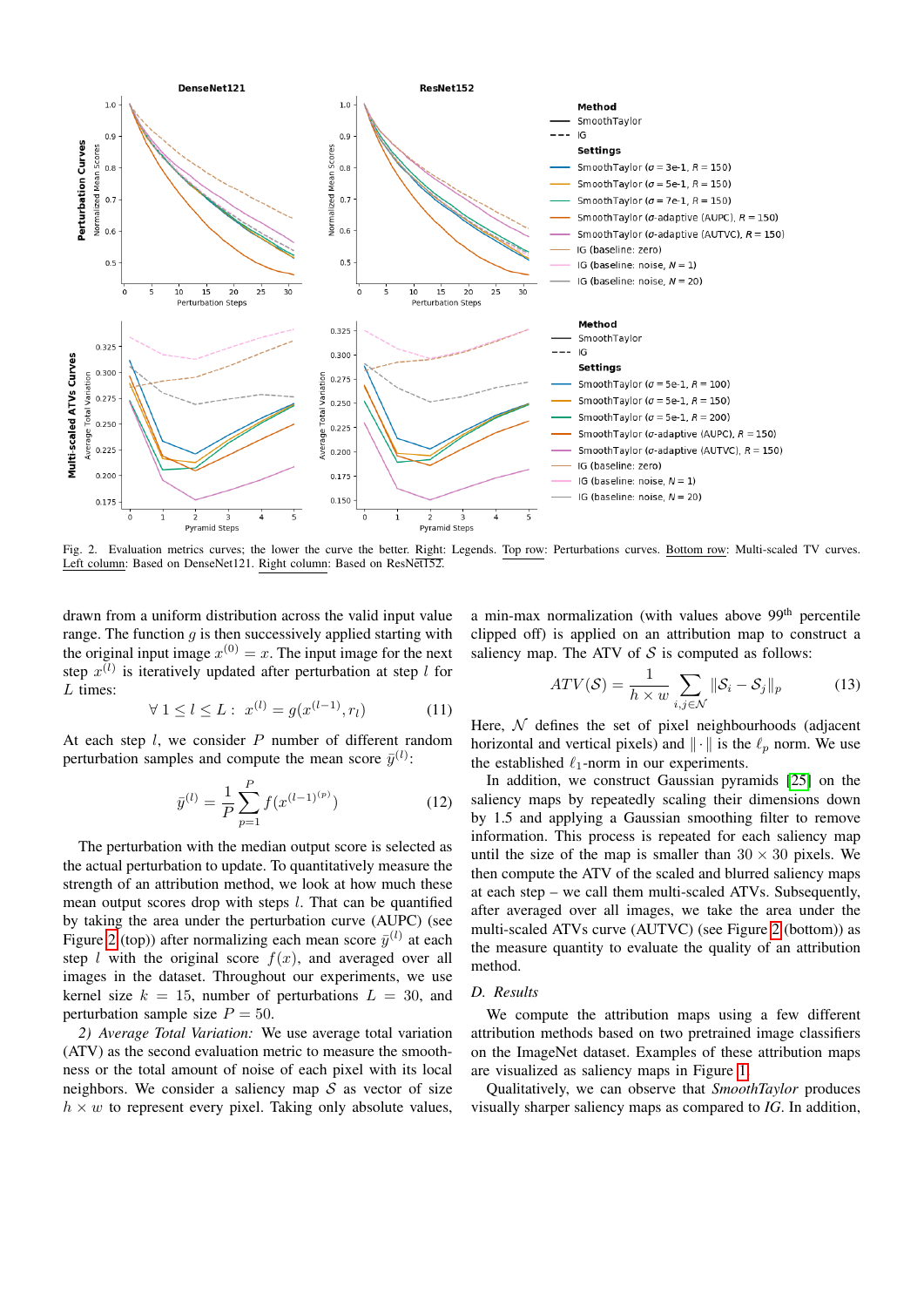| TABLE I                               |
|---------------------------------------|
| AREA UNDER THE CURVES RESULTS.        |
| NOTE: LOWER AUPC AND AUTVC IS BETTER. |

<span id="page-5-0"></span>

| <b>Attribution Method</b> |     | <b>Image Classifier Model</b> |              |             |              |
|---------------------------|-----|-------------------------------|--------------|-------------|--------------|
|                           |     | DenseNet121                   |              | ResNet152   |              |
| IG                        |     |                               |              |             |              |
| baseline                  | N   | <b>AUPC</b>                   | <b>AUTVC</b> | <b>AUPC</b> | <b>AUTVC</b> |
| zero                      |     | 23.63                         | 1.52         | 22.87       | 1.51         |
|                           | 1   | 21.51                         | 1.62         | 21.05       | 1.54         |
| noise                     | 5   | 21.54                         | 1.52         | 20.99       | 1.43         |
|                           | 10  | 21.46                         | 1.45         | 21.02       | 1.37         |
|                           | 20  | 21.43                         | 1.39         | 21.02       | 1.32         |
| <b>SmoothTaylor</b>       |     | DenseNet121                   |              | ResNet152   |              |
| $\sigma$                  | R.  | <b>AUPC</b>                   | <b>AUTVC</b> | <b>AUPC</b> | <b>AUTVC</b> |
|                           | 100 | 21.24                         | 1.28         | 20.83       | 1.20         |
| $3e-1$                    | 150 | 21.19                         | 1.24         | 20.79       | 1.16         |
|                           | 200 | 21.13                         | 1.22         | 20.78       | 1.14         |
| $5e-1$                    | 100 | 21.25                         | 1.23         | 21.00       | 1.14         |
|                           | 150 | 21.20                         | 1.19         | 20.95       | 1.10         |
|                           | 200 | 21.13                         | 1.16         | 20.86       | 1.07         |
| $7e-1$                    | 100 | 21.39                         | 1.20         | 21.37       | 1.08         |
|                           | 150 | 21.30                         | 1.15         | 21.32       | 1.04         |
|                           | 200 | 21.30                         | 1.12         | 21.14       | 1.01         |
| Adaptive-AUPC             | 150 | 19.55                         | 1.14         | 19.30       | 1.05         |
| Adaptive-AUTVC            | 150 | 22.14                         | 0.99         | 22.52       | 0.85         |

<span id="page-5-2"></span>TABLE II AREA UNDER THE CURVES RESULTS FOR *SmoothTaylor* WITH EXTREME HYPERPARAMETER VALUES. NOTE: LOWER AUPC AND AUTVC IS BETTER.

| <b>SmoothTaylor</b>        |                   | Image Classifier Model  |                      |                         |                      |  |
|----------------------------|-------------------|-------------------------|----------------------|-------------------------|----------------------|--|
| <b>Hyperparameters</b>     |                   | DenseNet121             |                      | ResNet152               |                      |  |
| $\sigma$                   | R.                | <b>AUPC</b>             | <b>AUTVC</b>         | <b>AUPC</b>             | <b>AUTVC</b>         |  |
| $5e-1$                     | 10                | 21.74                   | 1.55                 | 21.43                   | 1.43                 |  |
| $1e-4$<br>$1e-3$<br>$1e-2$ | 100<br>100<br>100 | 23.45<br>23.60<br>23.90 | 1.79<br>1.53<br>1.57 | 23.00<br>23.14<br>23.46 | 1.55<br>1.48<br>1.23 |  |
| $1e-1$<br>1<br>2           | 100<br>100<br>100 | 22.03<br>21.88<br>23.54 | 1.43<br>1.17<br>1.19 | 21.44<br>22.16<br>24.48 | 1.22<br>1.04<br>1.27 |  |

they are better at highlighting distinctive regions that explain the model's prediction. While it is not the best method that produces the least noise or the most sensitivity (see saliency maps produced by Layer-wise Relevance Propagation [\[11\]](#page-7-11)), *SmoothTaylor* offers ease of implementation and fulfils the two current fundamental axioms of an attribution method.

Next, we discuss the results using quantitative evaluation measures. A summary of the experimental results is shown in Table [I](#page-5-0) with the AUPC and AUTVC values for each experiment run. The Simpson's rule is used to compute the area under the curves. We analyze the results based on two objectives – sensitivity and noise level, and also compare the results based on two different classifier models.

*1) Sensitivity:* As observed in Figure [2](#page-4-0) (top), when compared to *IG*, the attribution maps of *SmoothTaylor* are able

to cause a larger classification score drop as perturbation step increases. Expectedly, the AUPC values for *SmoothTaylor* are also lower, showing that *SmoothTaylor* is more sensitive to relevant explanations points in the input space than *IG*. The averaged *IG* with noise baselines are shown to have large improvements; almost close to the performance of *SmoothTaylor* at our chosen hyperparameters, though still a little worse. Their improvements also produce diminishing marginal returns as N increases beyond more than 5. On closer inspection with Table [I,](#page-5-0) it shows that our choice for  $\sigma$  values did not produce any significant effect on the AUPC values, which is worth investigating further in Section [IV-E.](#page-5-1) However, the AUPC values clearly decrease as  $R$  increases. This is expected as the "smoothing" effect is greater when we draw more roots, resulting in a statistically better representation of  $z$  which improves the power of the Taylor approximation.

*2) Noise level:* The *SmoothTaylor* method clearly generates attribution maps that are much less noisy than *IG*. As seen in multi-scaled ATV curves in Figure [2](#page-4-0) (bottom), all the curves for *SmoothTaylor* are lower that the curves for *IG*. We also compare the effect of  $\sigma$  and R on the noisiness of the attribution maps of *SmoothTaylor*. First, the AUTVC values decrease as  $R$  increases. This is also expected due to the increase "smoothing" effect. Second, the AUTVC values seem to increase as  $\sigma$  increases. However, we believe that this relationship is not monotonically true, as the selection of our  $\sigma$  values may be too low across all images in the dataset. We discuss this further in Section [IV-E.](#page-5-1)

*3) DenseNet121 vs. ResNet152:* The sensitivity improvements in the perturbation curves by *SmoothTaylor* over *IG* is noticeably lesser for ResNet152 as compared to DenseNet121. One hypothesis is that the gradients from ResNet152 are less noisy to begin with, since residual networks are shown to have reduced shattering gradients effect. Thus, with more reliable gradients to explain for the model's prediction, the effectiveness of smoothing is also reduced.

#### <span id="page-5-1"></span>*E. Noise Hyperparameter Sensitivity Analysis*

We choose a range of  $\sigma$  values as high as 2 and as low as 1e−4, while fixing R to be 100. The effects of different values of the noise scale parameter for *SmoothTaylor* are displayed in Figure [3,](#page-6-1) and its results are summarized in Table [II.](#page-5-2)

We can observe that for too small noise choices such as 1e−4 or 1e−3, the AUPC sensitivity is lower than for choices in the order of 1e−1. This can be explained from the effect of gradient shattering in deep networks: when the gradient has a large component resembling white noise, as observed in [\[21\]](#page-7-17), then using averages is a statistically reasonable attempt to remove the white noise component. Rectified Linear Units (ReLu) networks consist of zones with locally linear predictions – see Figure 3 in [\[26\]](#page-7-22) for a clear illustration of this effect.

The gradient is constant within each such zone. Above averaging requires to sample the gradient at many different local linearity zones around the sample of interest  $x$ . In particular averaging requires  $z_i$  to be outside of the linearity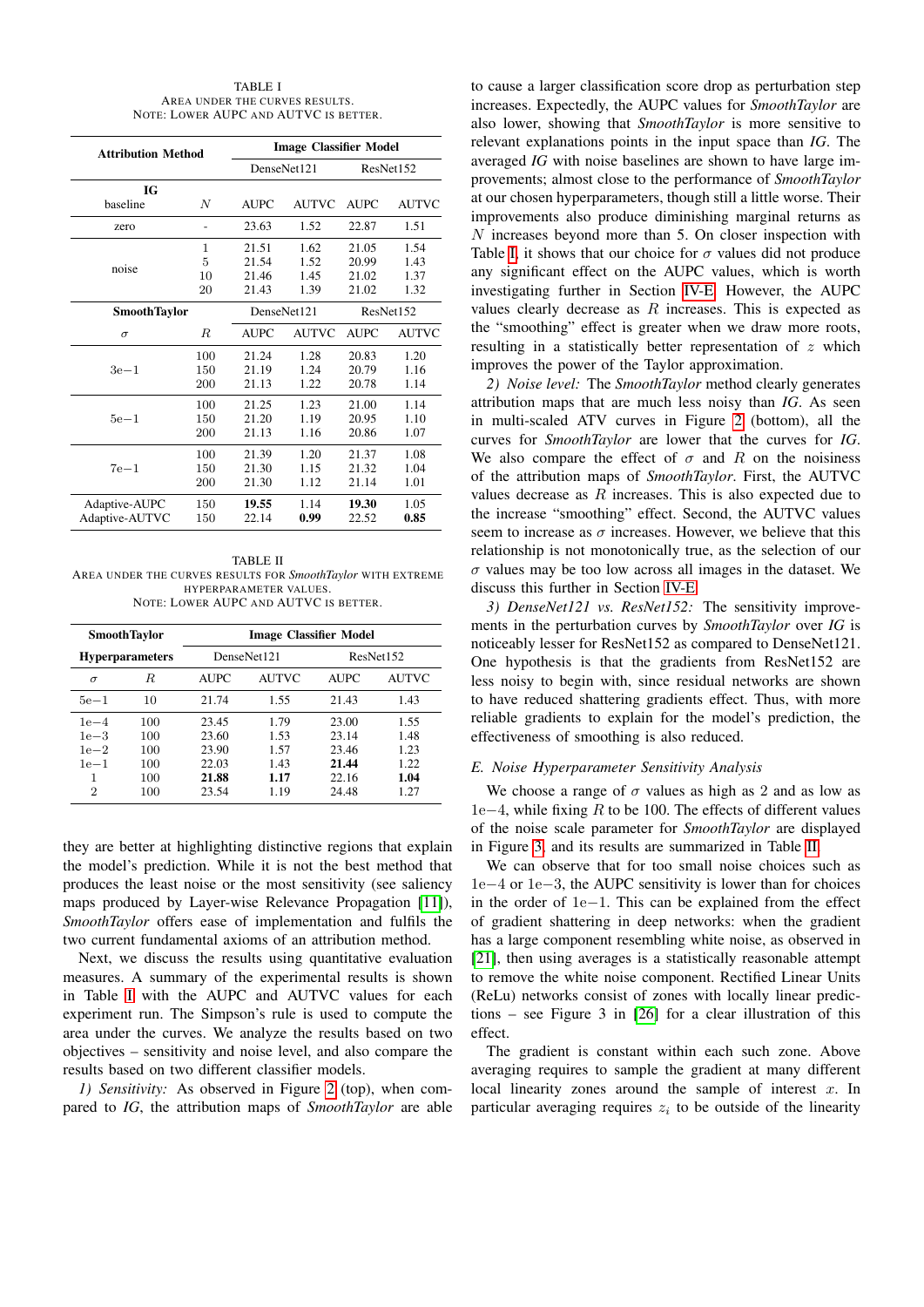

<span id="page-6-1"></span>Fig. 3. Evaluation metrics curves for the study of the impact of varying the noise hyperparameter; the lower the curve the better. Top row: Perturbation curves. Bottom row: Multi-scaled TV curves. Left column: Based on DenseNet121. Right column: Based on ResNet152.

zone in which  $x$  is in. This explains why a very small amount of noise will not result in an effective averaging of white noise, as most of the samples  $z_i$  would just stay in the local linearity zone of  $x$  and in that case not sample different gradients.

The size of the local linearity zone is sample-dependent [\[26\]](#page-7-22). This observation supports the claim that the noise scale  $\sigma$  needs to be carefully calibrated within a certain range (i.e. it cannot be too small or too big) for every individual sample  $x$  in order for the attribution maps of *SmoothTaylor* to be of high quality. Therefore, based on this observation, we go further and propose an adaptive improvement to *SmoothTaylor* in the next section.

## V. ADAPTIVE NOISING

<span id="page-6-0"></span>Ideally, the value of noise scale  $\sigma$  should depend on each individual input, and not generally fixed to all inputs. Thus, we propose an adaptive noising technique to search for an optimal noise scale value for each input, so as to optimize the *SmoothTaylor* method.

We adopt an iterative heuristic line search approach to design our algorithm. The goal is to find an optimal value for  $\sigma$  such that the attribution maps can be the most sensitive or least noise (quantified by AUPC or AUTVC respectively). As such, while fixing R, we search for  $\sigma^*$  for each input such that the AUPC or AUTVC of its attribution map is minimized. We describe our algorithm in Algorithm [1.](#page-7-23)

In our proposed iterative optimization procedure, we search for  $\sigma^*$  within maximum iterations of  $i_{max}$ . We include an early stopping mechanism with maximum stop count  $s_{max}$ . At each iteration,  $\sigma$  is updated with learning rate  $\alpha$  which direction depends on a line search. The learning rate is reduced by a factor learning decay  $\gamma$  < 1 whenever the current iteration's AUC is greater than the previous one. In our experiment, we use  $R = 150$  and set maximum iterations  $i_{max} = 20$ , maximum stop count  $s_{max} = 3$ , learning rate  $\alpha = 0.1$ , learning decay  $\gamma = 0.9$ , and use the same setup from the AUC computation in our earlier experiments.

We report the results from using adaptive noising in Table [I](#page-5-0) and compare with the results from previous experiment runs. With adaptive noising, we are able to obtain the best AUPC or AUTVC values among all runs. However, it is to be noted that computing AUPC is computationally expensive and slow while computing AUTVC is much faster. The results conclusively show that *SmoothTaylor* with adaptive noising is preferable over constant noise injection.

## VI. CONCLUSION

Explaining for all deep neural model decisions is a huge challenge given the vast taxonomy of model types and scope of problems. Thus it is crucial to find a simple attribution method that is easily applied to various model architectures so as to encourage widespread usage. In this paper, we bridge *IG* and *SmoothGrad* and proposed *SmoothTaylor* from the Taylor's theorem perspective. In our experiments, we also introduce multi-scaled average total variation as a new measure for noisiness of saliency maps. We further proposed adaptive noising as a hyperparameter tuning technique to optimize our proposed method's performance. From the experimental